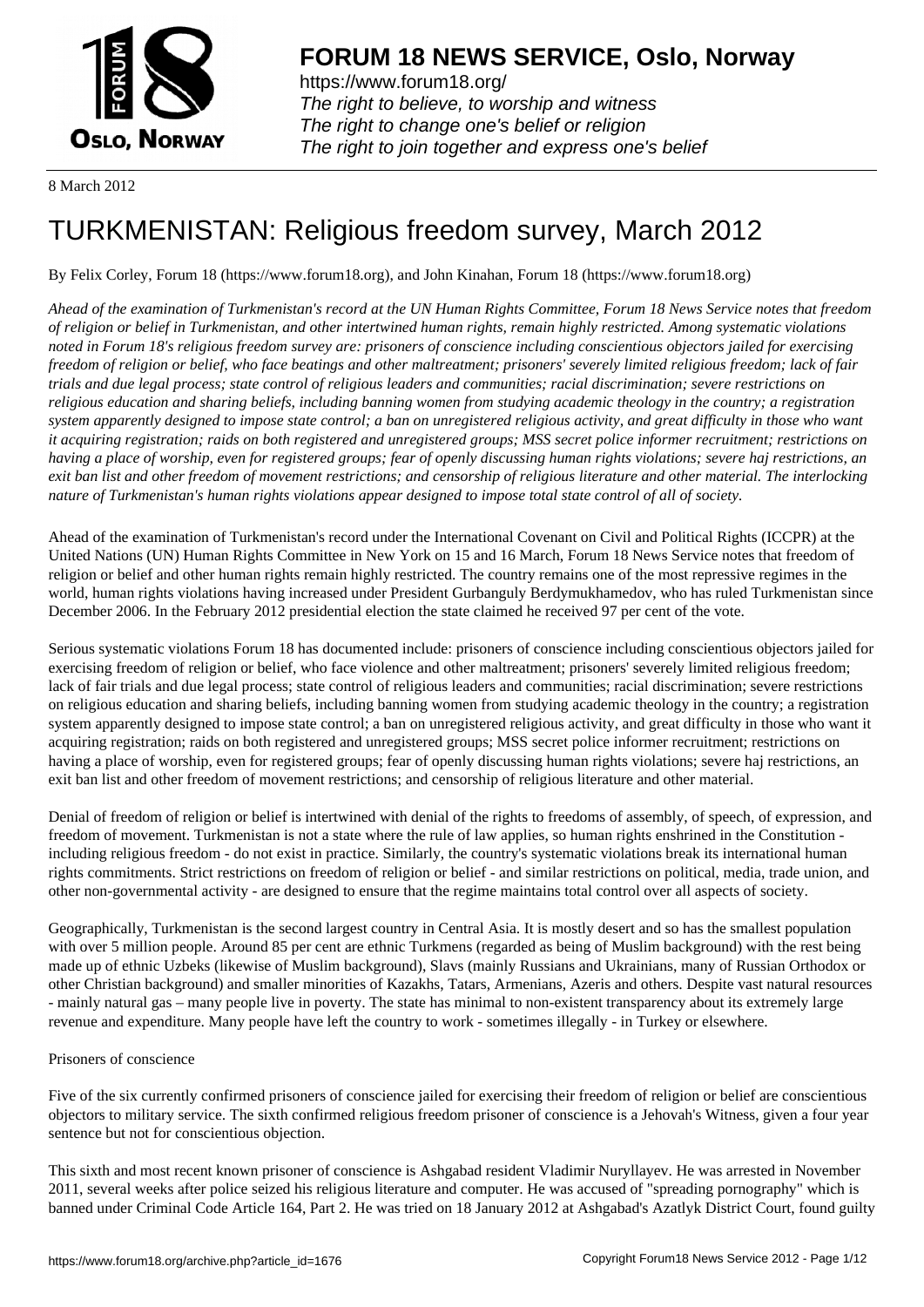Nuryllayev's fellow Jehovah's Witnesses insist he is innocent of the accusations, which they say were brought to punish him for his religious affiliation.

Nuryllayev was transferred in late February 2012 to the prison in Ovadan-Depe, an isolated prison in the desert 70 kms (45 miles) north of Ashgabad. Although a closed section of the prison houses political prisoners serving harsh sentences, Nuryllayev was among 20 general regime prisoners assigned to a different section there to conduct manual labour, including in the kitchens.

The unconfirmed reports of prisoners of conscience jailed for exercising their right to freedom of religion or belief all relate to Muslims. One unconfirmed report says a Muslim was imprisoned in 2011, apparently for distributing religious CDs and DVDs and also on false charges of "distributing pornography". Adding to these unconfirmed reports, on his February 2012 release from Seydi Labour Camp Pastor Ilmurad Nurliev expressed concern over several Muslims who may have been imprisoned to punish them for exercising their freedom of religion or belief. Musa (last name unknown), a young Muslim from the capital Ashgabad [Ashgabat], seems to have been given a four-year sentence to punish him for teaching the Koran to children. He leads prayers in the prison mosque. Pastor Nurliev said the former Chief Imam of Mary Region, Muhammed-Rahim Muhammedov, was imprisoned apparently for resisting the authorities. However, the exact details of his case similarly remain unclear.

Protestant pastor Nurliev was sentenced to four years' jail in August 2010, with "forcible medical treatment", for his leadership of Light to the World Protestant Church in Mary. He was freed under amnesty in February 2012.

Officials have repeatedly denied that anyone is punished for human rights related or political reasons. Speaking at the 18 November 2011 session in Geneva of the UN Committee on Economic, Social and Cultural Rights to consider Turkmenistan's report, a member of the Turkmen delegation First Deputy Justice Minister Batyr Arniyazov "said that there were no political prisoners or politically motivated prosecutions in Turkmenistan" (see UN summary at E/C.12/2011/SR.38). "All prisoners had been convicted of criminal offences. Due process was guaranteed and court proceedings were open to the public except in specific cases provided for under the law; all decisions were, however, made public."

## No alternative service

Turkmenistan's January 2010 report to the UN Human Rights Committee under the ICCPR states: "Turkmen law does not provide for unarmed service". Article 41 of the Constitution describes defence as a "sacred duty" of everyone and states that military service is compulsory for men. Military service for men between the ages of 18 and 27 is generally two years. Conscientious objectors face trial under Article 219, Part 1 of the Criminal Code, which punishes refusal to serve in the armed forces with a maximum penalty of two years' imprisonment.

Young Jehovah's Witnesses insist they would be willing to do any form of alternative, non-military service, were it to be introduced. The current lack of any alternative service means that male Jehovah's Witnesses of draft age who have not served in the military can be arrested at any time.

Government officials' statements to foreign counterparts that some form of alternative service might be introduced have not, to date, resulted in any verifiable specific action.

#### Conscientious objectors imprisoned

At the beginning of President Berdymukhamedov's rule, sentences for conscientious objectors were non-custodial. From May 2009 imprisonment of conscientious objectors resumed. As of early March 2012, five Jehovah's Witnesses had been jailed for refusing military service, while another is believed to be serving the final month of a suspended sentence. Only one of the sentenced Jehovah's Witnesses was included in the prisoner amnesties proclaimed by President Berdymukhamedov between 2009 and 2011. Instead, the then five prisoners of conscience were before the May 2010 amnesty sent to Seydi Labour Camp punishment unit, for alleged violations of prison rules. Jehovah's Witnesses think this was to make them ineligible for amnesty.

The five current imprisoned Jehovah's Witness conscientious objectors are: Ahmet Hudaybergenov, 18 months, Turkmenabad Court, September 2010; Sunet Japbarov, 18 months, Turkmenabad Court, December 2010; Matkarim Aminov, 18 months, Dashoguz [Dashhowuz] Court, December 2010; Dovran Matyakubov, 18 months, Boldumsaz Court, December 2010; and Mahmud Hudaybergenov, 2 years, Dashoguz Court, August 2011. All five were being held in March 2012 at the general regime Seydi Labour Camp, in the desert in the Lebap Region of eastern Turkmenistan.

In April 2010, an Ashgabad court sentenced Jehovah's Witness conscientious objector Denis Petrenko to a two-year suspended sentence, though without specifying any conditions or restrictions (such as night-time curfew and ban on leaving the town imposed in earlier cases) during this period. He is now in the final month of his original sentence.

In February 2012, Ashgabad-based Akmurad Nurjanov was given a one-year suspended prison sentence for refusing compulsory military service. Senior school students were taken to Azatlyk District Court to witness his conviction, in what Jehovah's Witnesses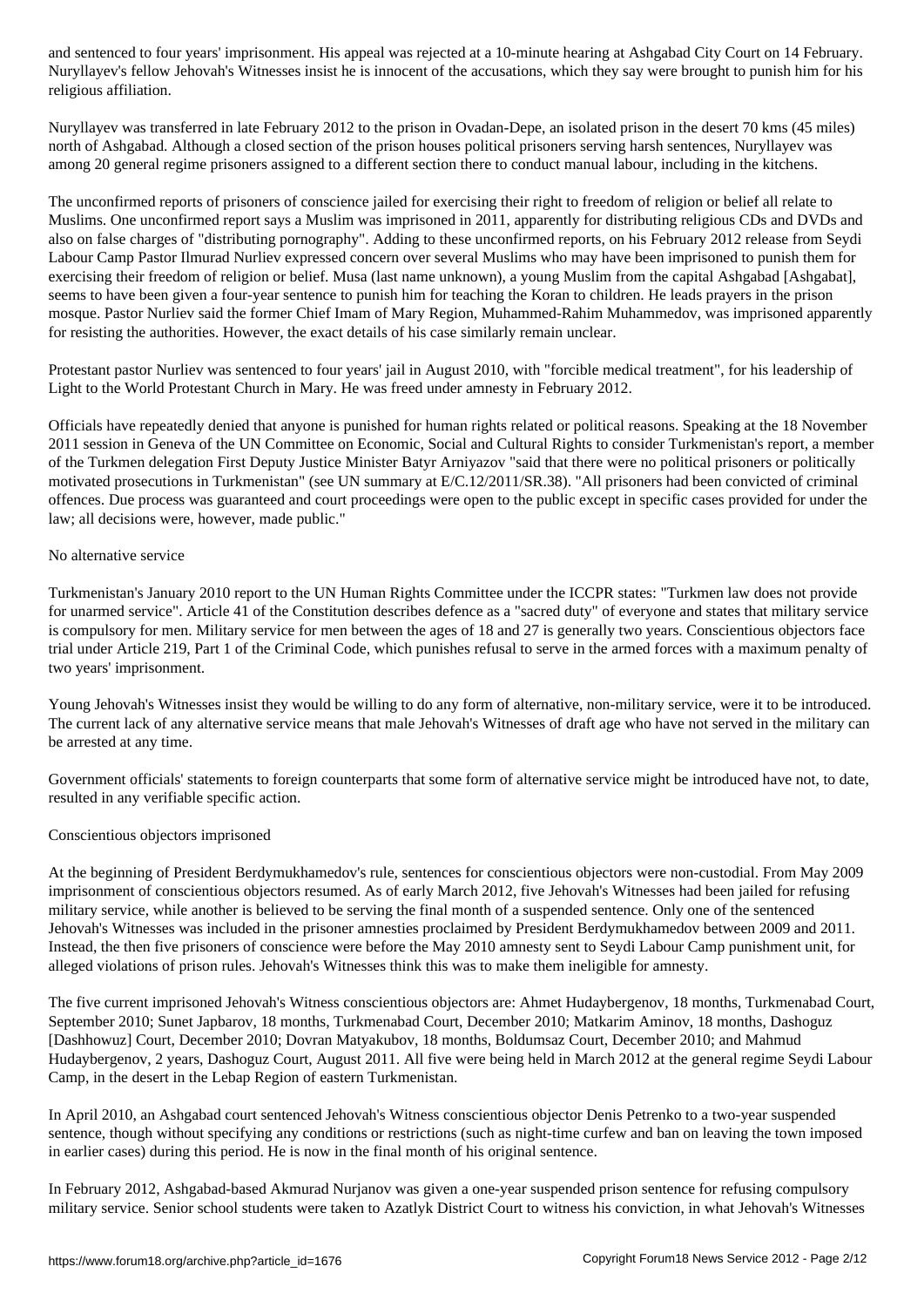#### Prison violence and maltreatment

Jehovah's Witness conscientious objector Dovleyet Byashimov, who completed an 18 month sentence at the end of January 2012, was the victim of brutality in prison. When his parents were allowed a short meeting with their son in Turkmenabad prison in early September 2010, just weeks after his trial, they "saw that he had been beaten black and blue," Jehovah's Witnesses told Forum 18.

Three other former religious prisoners of conscience – who all served their sentences at the Seydi Labour Camp - reveal that solitary confinement and violence by guards were routine treatment within the Camp. "The cell was cold. I could only sleep in a seated position and I was barely fed," Jehovah's Witness conscientious objector Sakhetmurad Annamamedov, who was freed from the Seydi Camp in May 2011 at the end of his two-year sentence, testified. "A member of the OMON riot police entered my cell on two occasions and beat me on the head and neck with his baton." Shadurdy Ushotov, who was freed from the Seydi Labour Camp in July 2011 after completing a two-year sentence, sustained head injuries from a beating he received from an OMON officer. "I needed six stitches to close the wound," Jehovah's Witnesses quoted him as testifying.

Sakhetmurad's brother, Mukhammedmurad Annamamedov endured similar treatment during his two years of imprisonment, which also ended in May 2011. "I spent six consecutive days in solitary confinement," Jehovah's Witnesses quoted him as testifying. "There was nothing in the cell, only bare concrete. Officers threatened that if I did not renounce my religion, they would put me in a much stricter prison regime."

Prisoners and their families have also noted the harsh conditions in the Labour Camp, where it is very hot in summer and freezing in winter. "It is set in the desert and is close to several chemical works," the family of then Baptist prisoner of conscience Vyacheslav Kalataevsky told Forum 18 in 2007. "Of course conditions are not easy. It is like something from the Middle Ages".

The UN Convention against Torture and Other Cruel, Inhuman or Degrading Treatment or Punishment, which Turkmenistan acceded to on 25 June 1999, defines torture as: "any act by which severe pain or suffering, whether physical or mental, is intentionally inflicted on a person for such purposes as obtaining from him or a third person information or a confession, punishing him for an act he or a third person has committed or is suspected of having committed, or intimidating or coercing him or a third person, or for any reason based on discrimination of any kind, when such pain or suffering is inflicted by or at the instigation of or with the consent or acquiescence of a public official or other person acting in an official capacity".

Under Article 6 of the Convention Turkmenistan is obliged to arrest any person suspected on good grounds of having committed torture. Under Article 4 Turkmenistan is obliged to try them under criminal law which makes "these offences punishable by appropriate penalties which take into account their grave nature".

## Prisoners' severely limited religious freedom

Article 10 of the Criminal Procedural Code adopted in March 2011 claims to guarantee prisoners the right to religious freedom. This includes the right for those in lower security designated labour camps to visit (presumably registered) places of worship in the settlement where the camp is located. Prisoners in all harsher categories of imprisonment have the right to invite clergy of registered religious organisations. Article 10 also allows prisoners to perform religious rites in prison premises provided by the administration and have religious literature.

Muslims in the general regime section of Seydi Labour Camp (but not necessarily in the punishment unit or the strict regime section) have access to a prison mosque with prayers led by a Muslim knowledgeable enough to lead them. But other prisoners appear not to have similar access to religious literature and worship. Protestant pastor Nurliev was denied access to a Bible throughout his imprisonment, despite his personal requests to the head of the Seydi Labour Camp. Jehovah's Witness prisoners similarly do not have access to any religious literature of their choice.

There is a mosque located in the general regime section of the Seydi Labour Camp, and some Islamic literature available to prisoners in that section. But there does not appear to be any other provision for prisoners to exercise their freedom of religion or belief in Seydi Labour Camp or in any other of Turkmenistan's prisons.

## Lack of fair trial, false testimony used

Trials are often marked by lack of due legal process and other illegalities, as noted above. Other examples of this took place in the October 2010 trial of Pastor Nurliev. He was sentenced to four years' imprisonment, having been charged with swindling money from two women who occasionally attended church meetings and two men whom he had never met. His family and church members vigorously refuted the allegations and pointed to police pressure on people to give false testimony against him, as well as serious inconsistencies in the prosecution's claims.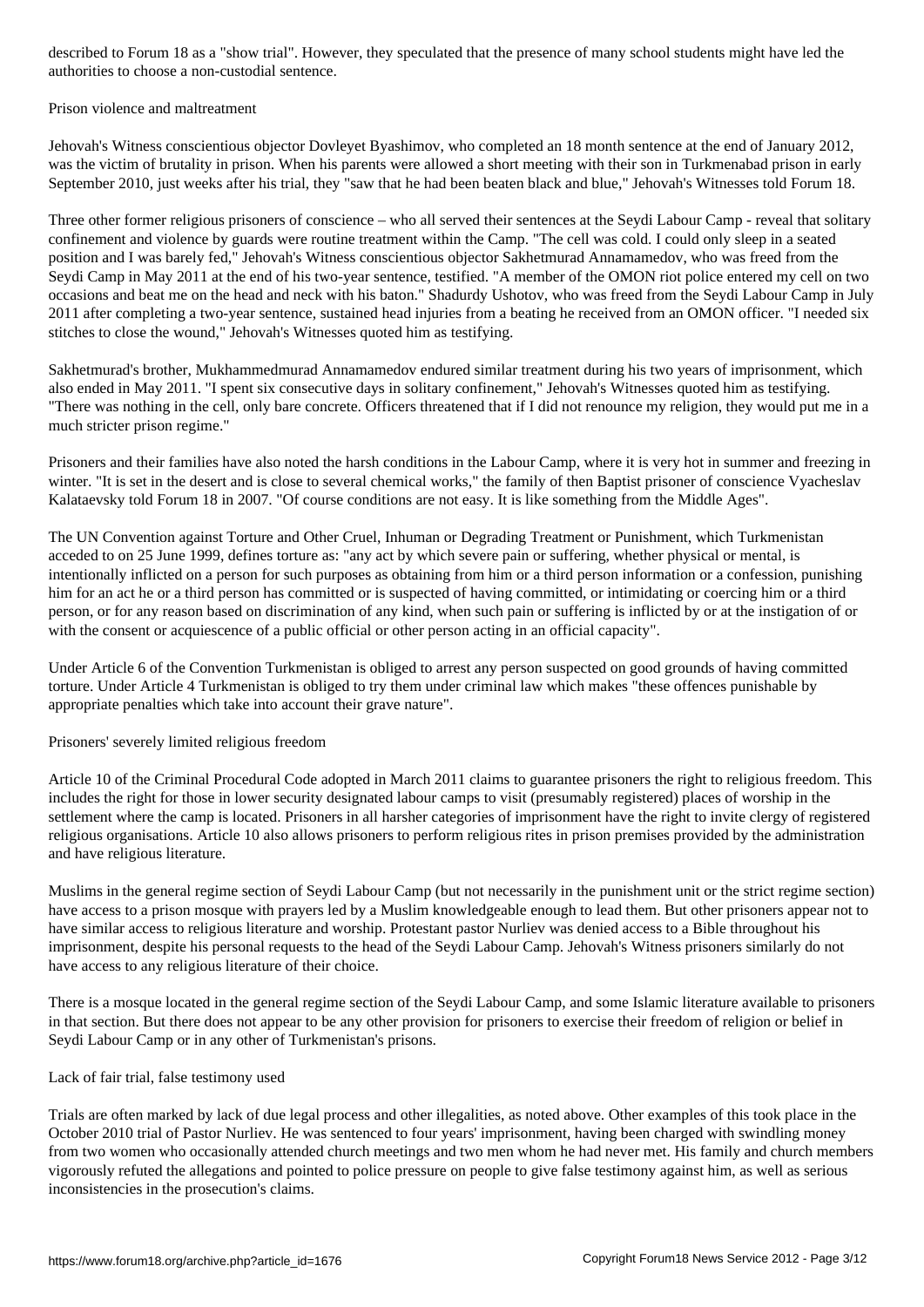ordered treatment under Article 94,  $\alpha$  of the Criminal Code, which states: "Measures of a medical character can be  $\alpha$ prescribed by a court alongside a punishment in relation to people who have committed crimes who suffer from alcoholism, or drug or substance addiction, with the aim of healing or the creation of conditions enabling the achievement of the aims of the punishment." Despite the verdict, Nurliev was not given "forcible medical treatment" during his imprisonment.

This verdict was not based on independent medical testimony, and Pastor Nurliev's wife and fellow-church members were seriously concerned for his health, as he is a diabetic and his wife was initially denied the possibility of giving him his medication.

The authorities have also on occasion reused old "offences" committed by individuals, as a pretext for further harassment.

#### State control of religious leaders

Both Article 12 of Turkmenistan's Constitution and the 2003 Religion Law (misleadingly called the Law on the Freedom of Religious Confession and Religious Organisations) claim to guarantee religious freedom. But all exercise of this fundamental human right is tightly controlled and restricted by the state. The Sunni Muftiate (Muslim Spiritual Administration) - the only form of the majority religion Islam permitted - is under tight government control. The government's Gengesh (Council) for Religious Affairs in Ashgabad names the Chief Mufti (who is ex officio a Deputy Chair of the Gengesh) and imams down to the district level. State control is symbolised by the location of the Gengesh's offices in the same building as the Muftiate and the Russian Orthodox administration, in one wing of Ashgabad's "Turkish" mosque.

Some state officials in the Gengesh have a dual role as clergy within religious communities. Many if not all senior Muslim clergy are officials in the Gengesh. The Chief Mufti Yalkab Hojagulyyev has a staff position at the central Gengesh as a Deputy Chair, as did his predecessor Gurban Haitliev. Until his appointment in September 2009, Haitliev was head of the Lebap regional Gengesh as well as the region's Chief Imam. Officials appointed to head regional branches of the Gengesh are also often appointed as new regional Chief Imams.

Successive Chief Muftis have been removed from office, often with little publicity. Hojagulyyev's appointment as Chief Mufti appears not to have been publicly announced and little is known about him, but in June 2011 he was listed second by the state news agency among the Gengesh's leading staff congratulating the President on his birthday. In September 2009, when Haitliev replaced Rovshen Allaberdiev as Chief Mufti, he was formally appointed by the leadership of the Muftiate, but sources told Forum 18 that it is inconceivable that the decision was not taken by President Berdymukhamedov. Many regional imams were also transferred to new duties at the same time.

Regional Gengeshes select candidates for vacant Muslim posts in their region, but the Ministry of State Security (MSS) secret police has the decisive input. This is based on information collected by the MSS on a candidate's ancestry (they must be at least mostly ethnic Turkmen), relatives, political views and activity. Those with a positive recommendation go to the central Gengesh in Ashgabad for final approval. "They will only be approved if they are 'clean'," one Muslim told Forum 18.

Mullahs - who perform rituals related to births, circumcisions, marriages and deaths in a small district of perhaps 100 families over several streets - do not face such extensive scrutiny on being appointed. They are appointed by district imams, after they have been checked by the MSS. Ethnic minorities, such as Uzbeks, are not barred from being mullahs.

In recent years, devout Muslims have expressed concern about the state's replacement of imams who had thorough Islamic theological education with those with less, if any, theological education. Officials have stated that imams cannot be appointed if they have trained outside Turkmenistan. Ethnic Uzbek minority imams in the northern Dashoguz [Dashowuz] Region have been removed (see the section 'Discrimination based on promoting a homogeneous culture' below).

Sermons by imams at Friday prayers are increasingly used to convey state messages, with the Gengesh "recommending" to imams topics they should and should not cover. The prayers conclude with a short prayer for the President. "Some Muslims are offended by this, others not," a Muslim in the country told Forum 18.

State control of religious communities

Permission from the Gengesh for Religious Affairs is required to acquire a place for religious meetings, publish or acquire religious literature or for a religious group to invite foreign guests. Such permission is rarely granted and, if it is, is frequently accompanied by unwritten demands, such as a willingness to cooperate with the MSS secret police.

Meeting for worship in unapproved venues - such as private homes - is dangerous and can lead to raids and fines, especially in locations close to Turkmenistan's borders with Uzbekistan and Iran. Even religious communities that have state registration often cannot rent premises for worship and thus cannot meet as communities.

Muslim young men in some regions are barred by the state from wearing beards, and women are banned from wearing a hijab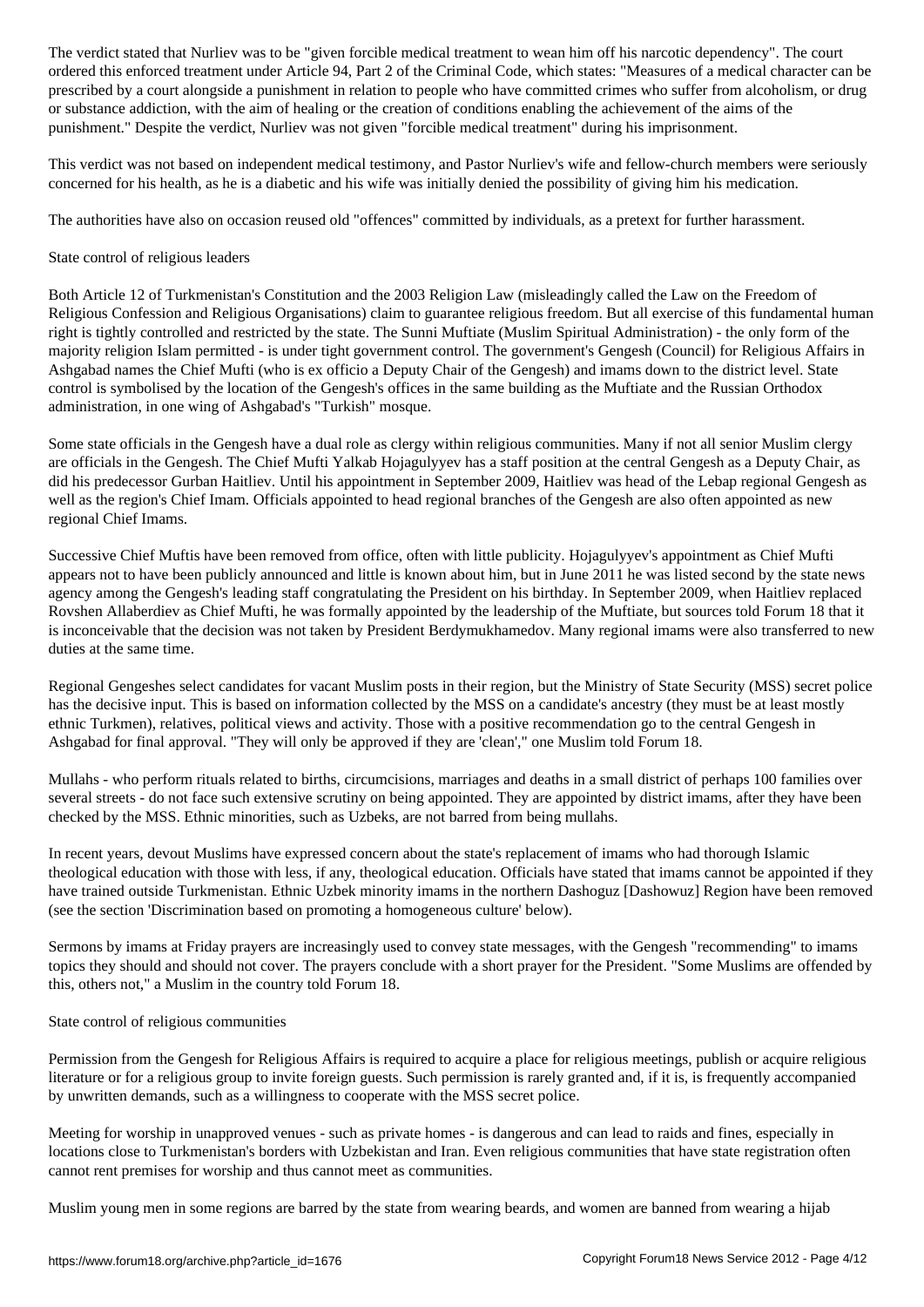include instructions to shave off their beards. Regional Gengesh officials close to the southern border with Iran have warned workers during talks in factories that beards and full headscarves are not allowed, a local resident told Forum 18 in 2010. Residents of Ashgabad told Forum 18 that such restrictions do not appear to be imposed there.

Father Andrei Sapunov of the Russian Orthodox Church, another Deputy Chair of the Gengesh, has, since President Niyazov's time, had particular responsibility for Christian and other non-Muslim affairs. This gives Sapunov an official power of veto over the affairs of other Christian churches. Unlike with the Islamic community, however, Berdymukhamedov's government does not appear to appoint religious leaders of other faiths.

Fr Sapunov's state role is acknowledged within the MSS secret police, even by local officers outside Ashgabad. In many raids on Protestant churches in different regions of the country, MSS officers have told Protestants that they must receive permission from Sapunov before they can operate. Some members of the Russian Orthodox Church have told Forum 18 that they have evidence that Sapunov passes information received in the confessional - which the church teaches he should never reveal to anyone - to the MSS secret police.

Members of religious minorities have complained to Forum 18 that officials of the Gengesh appointed under President Berdymukhamedov tend to discriminate against them in favour of state-controlled Islam more than their predecessors appointed under former President Niyazov. Gengesh officials appear to more frequently question and threaten religious minorities during raids than previously. However, for fear of state reprisals, victims of such human rights violations are often reluctant to discuss this.

Under pressure from the government, in October 2007 the Russian Orthodox Church took its 12 parishes away from the Uzbek-based diocese and formed them into a Patriarchal Deanery under the Patriarch in Moscow. The bishop who administers the parishes in Turkmenistan is Bishop Feofilakt (Kuryanov) of Pyatigorsk in Russia. Visits by the Uzbek-based bishop were very rare, but since Feofilakt's October 2008 appointment he has been able to visit parishes in Turkmenistan frequently.

## Discrimination based on promoting a homogeneous culture

Although President Berdymukhamedov allows Sunni Islam to operate within tight limits, this is not the case for Shia Islam, which is mainly professed by the ethnic Azeri and Iranian minorities in the west of the country who are traditionally more devout than ethnic Turkmens. Official intolerance of Shia Islam is manifested in ways, such as refusal to allow Shia rituals among the approximately 188 people (including MSS secret police and other officials) permitted to make the haj pilgrimage (see below).

This continues former President Niyazov's policy of promoting an ethnically homogeneous Turkmen-speaking Turkmen national culture. Sunni but not Shia Islam is seen as a part of this. So too was the Niyazov-era removal of ethnic Uzbek imams in the north of the country. Racial discrimination continues, as ethnic Uzbeks still cannot become imams in the north. No-one whose ethnicity is mainly non-Turkmen is thought to hold any Muslim religious office anywhere higher than the small district mullah level.

The promotion of a homogeneous culture is also evident in official harassment of ethnic Turkmen members of religious minorities, as well as of non-Turkmen minorities. The Russian Orthodox Church is tolerated, but the government has effectively banned the Armenian Apostolic Church. An estimated 15 percent of those who attend Russian Orthodox churches are said by local people to be from the Armenian Apostolic Church, although the Armenian Church is of the Oriental not the Orthodox family of Christian Churches. No Armenian Apostolic communities have legal status. The Turkmen delegation confirmed this to the UN Committee on the Elimination of Racial Discrimination (CERD) session in Geneva on 24 February 2012, insisting that this was because the Church had not applied.

Ethnic Turkmens who are members of non-Muslim faiths (especially those who live in small towns or villages) face public humiliation and accusations from officials of betraying their nation. Ethnic Turkmen Protestants have frequently told Forum 18 that they are summoned before the community, accused of betraying their "ancestral faith", and pressured to renounce Christianity. This frequently happens to their children also, who are at times publicly humiliated in front of their whole school. Religious minority communities led by ethnic Turkmen or which conduct their activity in Turkmen are almost always barred from gaining legal status.

## Religious education and sharing beliefs severely restricted

Formal religious education - apart from small scale basic education in some mosques and Russian Orthodox churches - is almost totally banned. Religious communities cannot arrange lectures, courses or extended study and training programs, such as setting up degree or diploma courses. As the government stated in its January 2010 report (CCPR/C/TKM1) to the UN Human Rights Committee: "Teaching of religion privately is banned".

The single exception to the ban on formal religious education within the country is a small Muslim Theological Section in the History Faculty of Magtymguly Turkmen State University in Ashgabad, the only institution authorised to train imams. Ten new students joined in September 2010 at the beginning of the academic year, maintaining the level of 50 students in its five-year course of study. Numbers since then remain unknown. The section faces restrictions on the number of students and has been banned from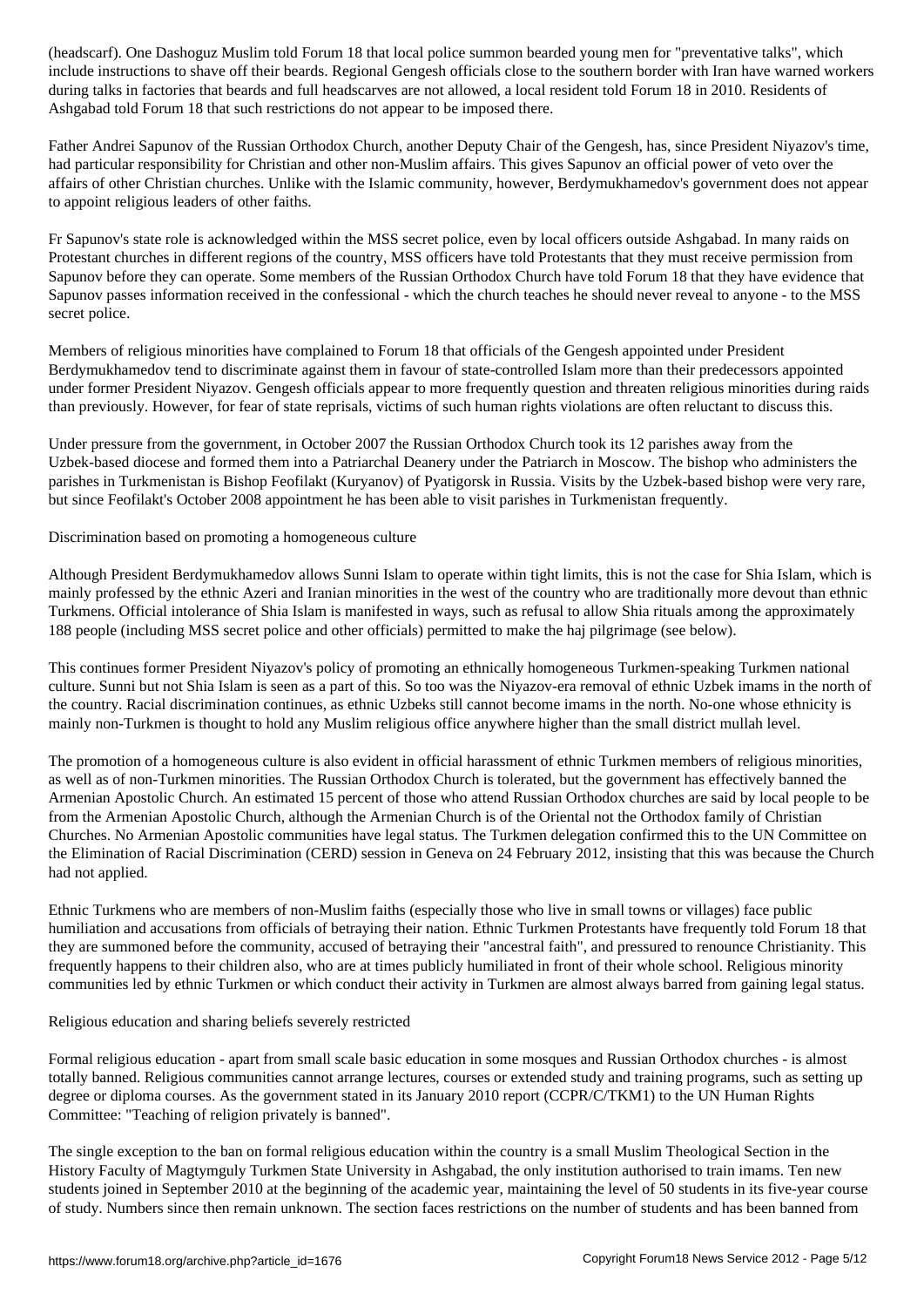Women are prohibited from studying in the Theological Section, and therefore from studying academic theology – Muslim or otherwise – within Turkmenistan.

Muslims are not allowed to travel abroad for religious education. However, Russian Orthodox men are allowed to study for the priesthood outside the country, as are male and female choir-leaders. Apart from these Russian Orthodox students, no-one else can get the necessary state permission to study religious subjects abroad. Those who do study abroad have to conceal this from the state, otherwise they risk being prevented from leaving the country. On return, their foreign religious qualifications are not recognised by the state. It is unclear why the state largely exempts the Russian Orthodox Church from the restrictions that affect every other faith.

Other religious communities have been harassed for trying to give their members less formal religious education. For example, ten officials from the local Gengesh department of Ashgabad's Kopetdag district, the Justice Ministry, the MSS secret police, local police and the Tax Ministry raided a Bible class at a Protestant church in April 2008. They threatened that any further religious teaching without specific permission from the Gengesh could lead to the church being closed down, for teaching religion "without approval".

Sharing religious beliefs in public is extremely hazardous, and in the state-controlled media is impossible. Religious believers especially Protestants and Jehovah's Witnesses - have been fired from their jobs or evicted from their homes because of their faith. Their children have also been threatened with expulsion from schools.

## Registration system used as a control system

The registration system for acquiring legal status seems designed to ensure close government control of religious communities. The Gengesh has to approve registration applications, which are then handed to the Justice Ministry. A special Commission attached to the Justice Ministry processes registration applications for religious and social organisations. According to an April 2005 Presidential Decree, amended in September 2005, this Commission includes the Justice Minister and the Deputy Chair of the Gengesh, the First Deputies of the Justice Minister, the Foreign Minister, the General Prosecutor, the MSS secret police, the Interior Minister, as well as the Deputy Head of the State Service for Registering Foreign Citizens. Any of these bodies can reject applications, a frequent occurrence for communities the government does not like - especially non-Muslim communities led by ethnic Turkmen people. This often happens outside Ashgabad.

Under changes to the Religion Law and a Presidential Decree issued in March 2004, communities with five adult citizen founders can theoretically apply for legal status. The leader must be a Turkmen citizen and must have higher religious education. But in practice registration is rarely given and - if given - is associated with extralegal requirements, as noted below.

The unregistered exercise of freedom of religion of belief is banned, in defiance of international human rights standards (see below).

One of the main reasons for communities not applying for registration is official use of registration applications as an opportunity to impose extra-legal requirements. If communities obtain registration, they then need to be entered on the Register of Legal Entities, which requires the entry to be renewed by the religious community every three years. Communities also have to allow state officials to attend any meeting they wish to, read any document the community produces, and check the community's accounting and banking of donations on a weekly basis. Registered religious communities have told Forum 18 that they are also required to collaborate with the MSS secret police. If a community receives two official warnings about "violations" of the law or regulations, registration can be stripped from them.

## Numbers registered

The government told the UN CERD in February 2012 that 128 religious communities had state registration. 99 of them were Sunni Muslim, five Shia Muslim, 13 Russian Orthodox and 11 of other faiths (including one Catholic, one Hare Krishna, one Baha'i, one Baptist, one Pentecostal, one Greater Grace, one Seventh-day Adventist and one New Apostolic community). It identified the five registered Shia Muslim communities as: the Imam Riza community (Ashgabad); the Shikhalov community (Bagir village in Ahal Region); the Hezreti Ali community (Turkmenbashi [Türkmenbashy, formerly Krasnovodsk]); the Huseini community (Turkmenabad); and the Muhamed Resulalla community (Iolatan District of Mary Region).

The numbers the government gives appear to reflect what is known of the current situation. But this has not been independently verified, not least whether all five of the Shia Muslim communities are indeed registered.

Comparing the government's January 2010, January 2012, and February 2012 figures to the UN Human Rights Committee, only three new Muslim communities are stated to have gained legal status between January 2010 and January 2012. One further Muslim community appears to have been registered in early 2012. The only non-Muslim community to gain legal status since January 2010 was Ashgabad's Catholic community - which has been protected by the diplomatic status of its two priests and chapel. It finally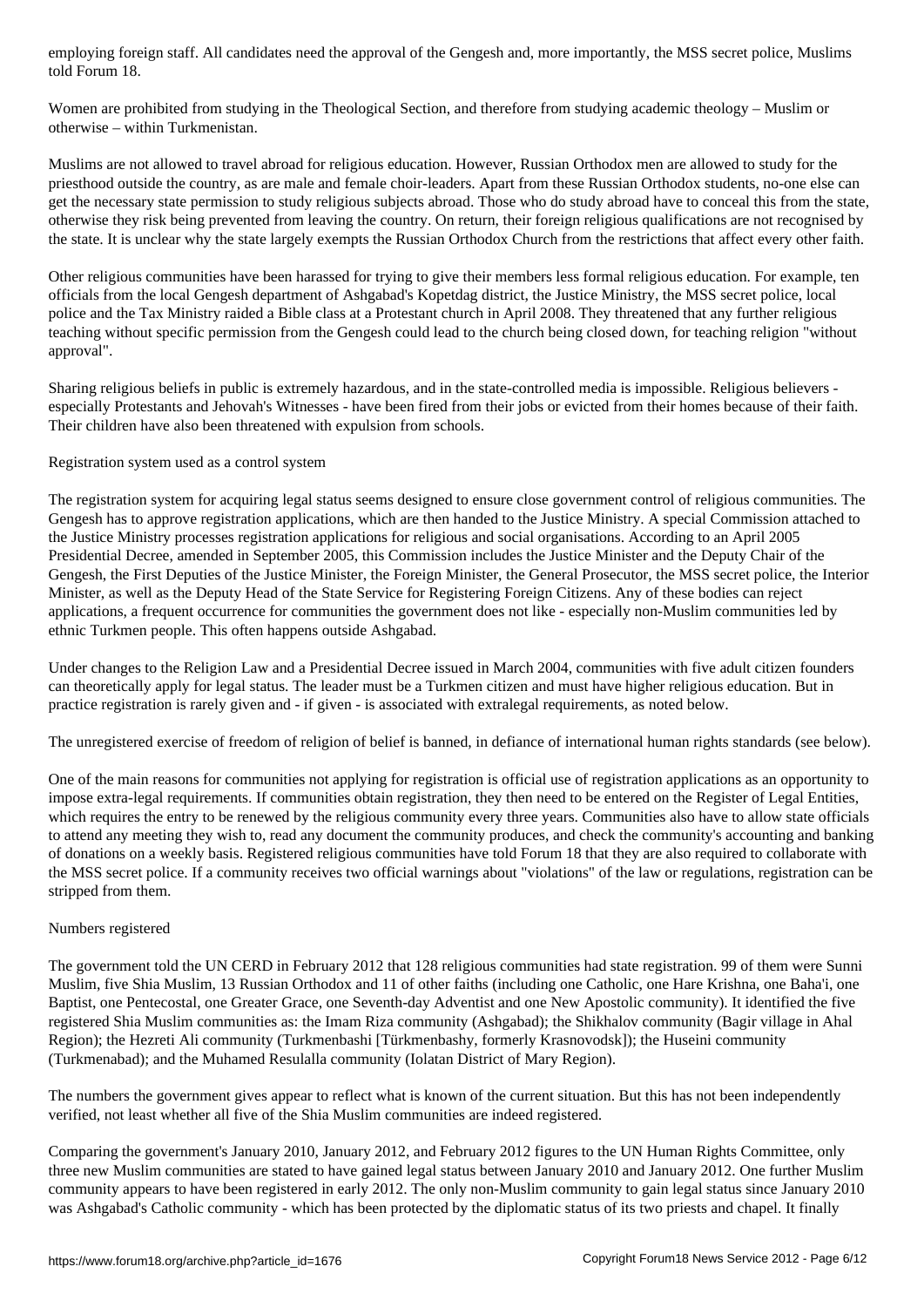Some Shia Muslim communities and the Armenian Apostolic Church are among those known to Forum 18 to have had applications rejected, or to have decided that they should not submit applications because of the tight restrictions imposed. A number of Protestant communities and Jehovah's Witnesses are known to Forum 18 to be still trying - and still failing - to gain legal status. Many religious communities have stopped applying for registration, and have decided to operate quietly without legal status.

## Arbitrary registration denials

community. Turkmenistan has no native Catholic primary constants. The catholic primary constants in the catholic primary constants in the catholic primary constants in the catholic primary constants in the catholic primary

Registration denials have often been arbitrary. Religious communities which the government does not wish to register are generally told that their applications contain "grammatical mistakes" or other "errors". One religious community was reportedly told that the reason for the rejection was that its leader is blind, while another was rejected because its leader is female.

One of the communities that has applied for registration - so far in vain - is the Path of Faith church in Dashoguz, an independent Turkmen-speaking Baptist congregation. It filed its application in 2005. "We don't understand why they won't do it," church members told Forum 18 in January 2010. "The Justice Ministry finally said they would register us in January 2009 and that a commission would come here to Dashoguz to examine our documents. But nothing has happened." Ashgabad's Pentecostal Church has been in a state of legal uncertainty since 2008, when it applied to the Justice Ministry to record the change of pastor, change of legal address, and to re-register a revised statute. "They won't re-register the congregation, so it makes the legal status unclear," one Protestant told Forum 18. "This means it can't rent property because the authorities will say: you don't have registration any more."

## Registration limitations

Religious communities have complained to Forum 18 that the Religion Law contains no mechanism for granting legal status to branches of religious organisations in other geographic locations. Registered communities can in practice give permission for local branches to meet, which requires notification to the Gengesh in Ashgabad and the local administration, the police and MSS secret police. This means that a branch can in practice meet, but formally the main registered branch must approve in writing anything a branch in another area tries to do. Officials have frequently used this as an excuse to raid and harass religious believers, even when the main branch of the community has given written permission for their religious activities.

For example, the pastor of a Dashoguz-based Protestant church was questioned in January 2010 after a birthday party in a nearby village, where he prayed briefly at the request of the host. The party was raided by police and officials of the District Gengesh who told the pastor that by praying there he was violating the Religion Law. Police claimed that he needed extra permission to conduct any religious work in the district and ignored his insistence that the church's registration allows him to conduct religious activity throughout Dashoguz Region.

Similarly a Christian youth summer camp organised by two registered Pentecostal churches in the village of Sekiz-Yab north-west of Ashgabad was raided in July 2010. Protestants who were at the event, but asked not to be identified for fear of state reprisals, told Forum 18 that camp participants were insulted, pressured, and threatened. Some were subsequently fired from their state jobs.

## Unregistered freedom of religion or belief banned

Unregistered religious activity remains an offence under Article 205 of the Code of Administrative Offences ("violation of the law on religious organisations"), although Forum 18 is aware of only a handful of uses of this article in 2011 and 2012 as the basis for prosecutions of unregistered activity. The government's January 2010 report (CCPR/C/TKM1) to the UN Human Rights Committee stated: "The activity of unregistered religious organisations is banned. An individual carrying out religious activity in the name of an unregistered religious organisation bears responsibility in accordance with the Law of Turkmenistan."

Article 205, which was last amended in October 2003, specifies fines that are between five and ten times the minimum monthly wage for refusing to register a religious community or participating in an unregistered religious community. Fines can be doubled for repeat offenders. Under Niyazov and during the first two years or so of Berdymukhamedov's rule, many believers of a variety of faiths were fined under this article, including Baptists, Hare Krishna devotees, and Jehovah's Witnesses.

## Raids on unregistered and registered groups

However Article 205 is still used. In January 2011 after a raid on unregistered Protestants in a private flat in Turkmenabad in eastern Turkmenistan, heavy fines were imposed on about five of those present. All were fined under Article 205 Part 2 ("Support for or participation in the activity of a religious group of religious organisation not officially registered in accordance with the legally established procedure"). Local people told Forum 18 that the fines imposed on the Protestants represent between one and two months' average wages for those in an average state job in Turkmenabad. Most people in towns, and especially villages, outside Ashgabad are very poor. In villages most people live in a subsistence economy with no formal wages. "I don't know how these people are going to pay the fines," one source familiar with the case told Forum 18.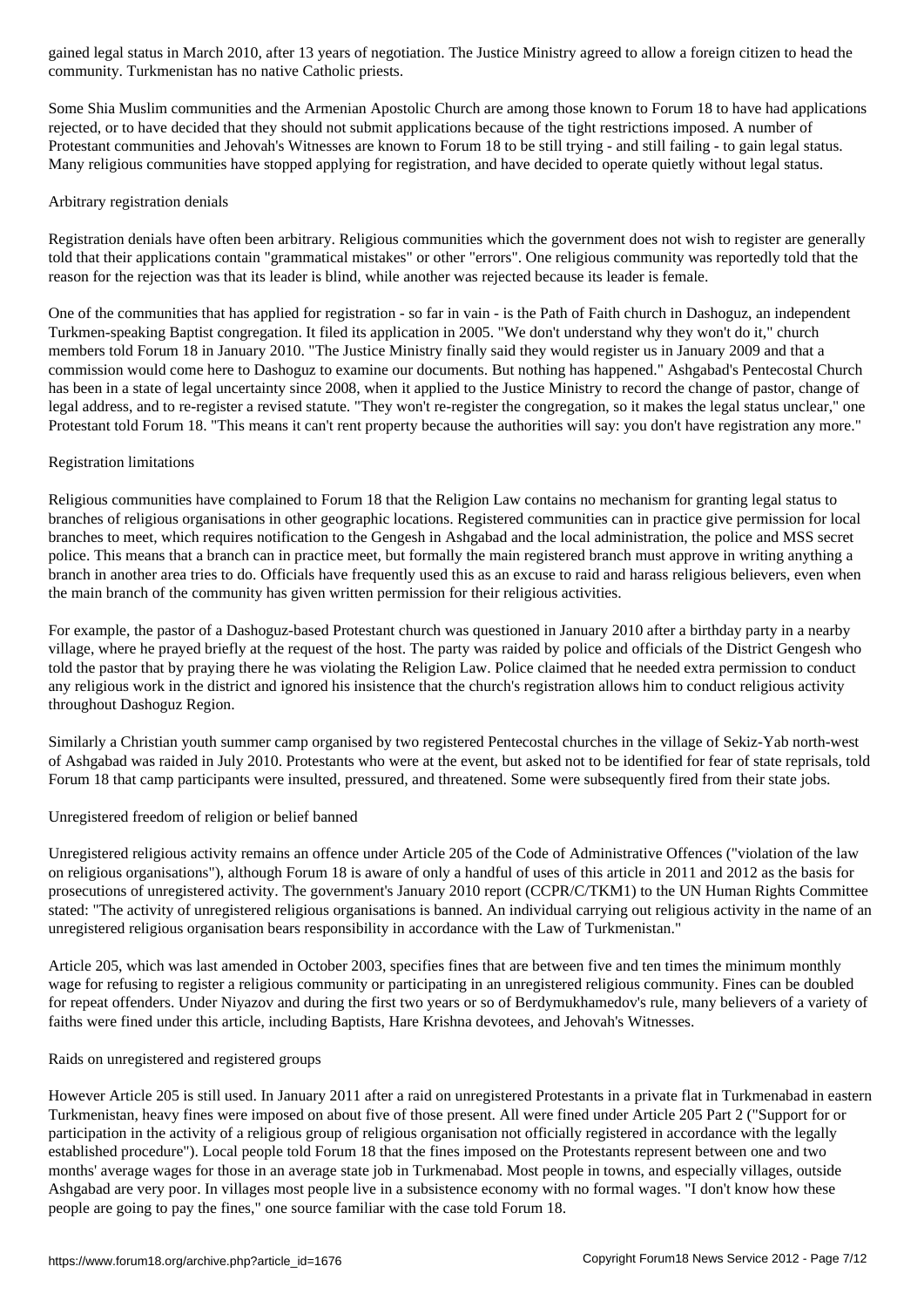Two children present were their entire schools and publicly insulted. As in the case of the children bullied by  $\mathcal{A}$ the state, state agencies have in recent years appeared to prefer to find other 'informal' means, such as raids, to try to stop the unregistered religious activity. This is de facto treated as if it were a criminal offence.

Unregistered religious communities face regular raids by MSS secret police officers, backed up by ordinary police officers (especially from the 6th Department, which notionally counters terrorism and organised crime), officials of the local administration, and local religious affairs officials, who work closely together in suppressing and punishing all unregistered religious activity.

Members of registered religious communities also suffer these raids or, more frequently, less brutal visits by officials. In July 2011 about 40 members of the Path of Faith Church from Dashoguz in the north had arranged for a shared summer holiday in Avaza, near Turkmenbashi on the Caspian Sea coast in the west of the country. Soon after they arrived at their accommodation, police, eight officials in civilian clothes, and the imam of Turkmenbashi, Chary-hajy Mommalyev, raided the group. (Like all imams, Mommalyev is also the city representative of the Gengesh for Religious Affairs.)

"Church members had just arrived, settled the children and had the hot food ready on the table when the officials burst in," Protestants complained to Forum 18. The officials collected the identity documents of the 16 adults and took the church members to Police Station No. 2. "Under the guise of registering them, the officers began to question them one by one. They put psychological pressure on them, humiliated them morally and insulted them because of their faith, especially Imam Chary-hajy." They told Forum 18 that the imam accused one female church member of having sexual relations with a man not her husband, in what they interpreted as a means to offend and humiliate her.

When church members insisted that the local registration requirement for short visits within Turkmenistan had been abolished, and that local registration was therefore not necessary, an official insisted that "for security reasons" officials needed to know who was staying in the area.

Church members were not formally arrested, but were held until well after midnight. They were then forced to return to the police station each day for the next three days for questioning. Only then were their identity documents returned. The church members decided it would be safer to abandon the holiday and return home.

Church members did not know how the local officials knew that they had arrived on holiday. However, one official told church members that at least one official from Dashoguz travelled to Turkmenbashi to follow them, Protestants told Forum 18.

#### MSS secret police informer recruitment

Local MSS secret police officers regularly summon Muslim and Orthodox clerics to report on activity within their communities. Some believers have told Forum 18 that the MSS secret police also runs agents in each Muslim and Orthodox community. In addition to these agents, other believers are regularly interviewed by MSS secret police officers and forced to reveal details of the community's religious life. The MSS secret police and local ordinary police also try to recruit agents in unregistered religious groups.

## Restrictions on having a place of worship

A major problem identified by those within the country – and faced even by registered communities - is not being able to freely maintain public places of worship. As one Turkmen Protestant from a region far from the capital put it to Forum 18, "You cannot build, buy, or securely rent such property, let alone put up a notice outside saying 'This is a place of worship.'" The Protestant source added that "the government likes to be able to say to outsiders 'We have registration' and show them communities in Ashgabad. But people don't look at what we experience in places away from the capital, where we have no hope of registration. Without freedom to meet for worship, it is impossible to claim that we have freedom of religion or belief."

This means that many communities cannot gather all their members together. Some have told Forum 18 they can only meet in small groups for fear of police and MSS secret police raids. They have complained to Forum 18 that "telephone law" prevails: the owner of a venue who agrees to rent to a religious organisation soon cancels the arrangement, apparently after receiving a telephone warning from officials. Some registered religious communities have had to move their place of worship more than a dozen times in a year.

Meeting for worship in unapproved venues - such as private homes - is dangerous and can lead to raids and fines.

A number of places of worship were confiscated without compensation (some even being destroyed) under President Niyazov. These included mosques demolished because their imams refused to read Niyazov's book, Ruhnama, the Armenian Apostolic Church in Turkmenbashi, and Adventist, Baptist and Hare Krishna places of worship. This failure to compensate religious communities parallels the government's general policy of not providing any compensation to almost all individuals and groups when it demolishes their homes and seizes their property.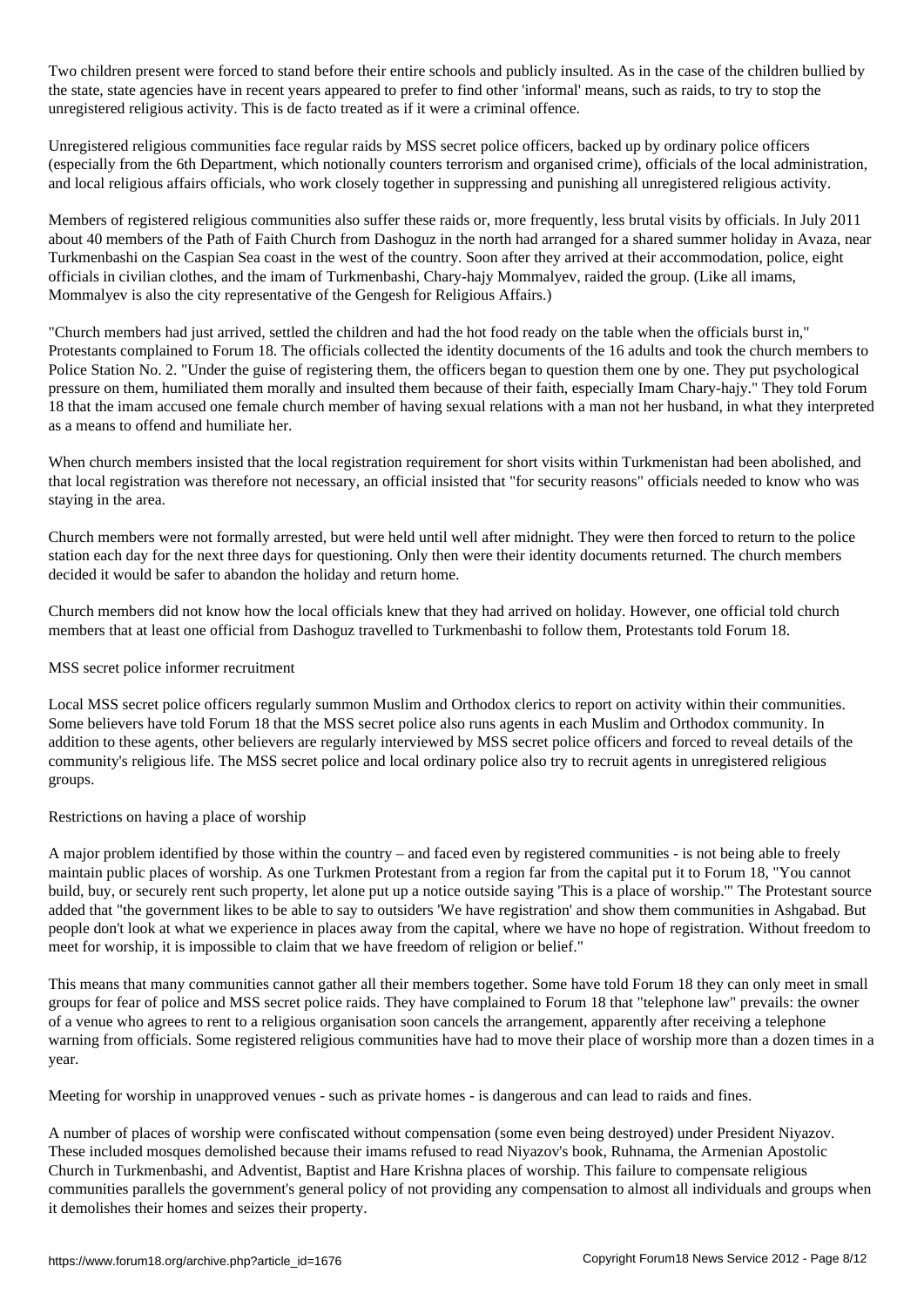The administration chief in Dashoguz halted construction work on a Russian Orthodox church for many  $\mathcal{S}$ resumed in 2008. In 2009 city authorities began construction of tall buildings around it, so that it could not be seen from far off. Other religious minorities have been denied permission to buy land and build places of worship or buy buildings to use as places of worship.

The state actively publicises the mosques it builds at government expense, including the mosque completed in Mary in the east of the country in 2009. The government website noted in January 2012 during President Berdymukhamedov's pre-election visit to Lebap Region that a mosque for 3,000 worshippers will be built in Turkmenabad. The following month, during the President's visit to Dashoguz Region, the website similarly noted the government's continuing intention to build the long-delayed Koneürgench mosque, for which houses were demolished several years ago.

In February 2008, Forum 18 asked Shirin Akhmedova, Director of the government's National Institute for Democracy and Human Rights, whether religious communities can freely build places of worship and she responded: "Of course. Look at the mosque that is to be built in Koneürgench. Places of worship are being built." When Forum 18 pointed out that this mosque is being built at the decision of the state, while religious communities themselves cannot initiate building places of worship, she stated that Forum 18 had "one-sided information".

Decisions to build mosques are taken by the state, not by the Muslim community (which is not allowed a free independent existence), and the use of state funds violates the separation of religion from the state required by Turkmenistan's Constitution.

Fear of openly discussing human rights violations

The widespread human rights encourage those who know of violations to remain silent about them, or to discuss them only in confidence with people they trust. Some religious communities are afraid to discuss openly human rights violations such as raids and MSS secret police spying publicly, fearing it will make their situation as a community worse, or harm attempts to gain legal status. Religious believers and communities are for good reason reluctant to publicly discuss the use of physical violence and other forms of torture, including rape threats against women by officials. The use and threat of violence by officials appears to be common.

During the September 2008 visit by Asma Jahangir, the then UN Special Rapporteur on Freedom of Religion or Belief, representatives of at least three different religious communities in Ashgabad were warned by the MSS secret police not to meet her. Neither Jahangir's final press conference in Ashgabad, nor her criticism about the situation in the country was reported in Turkmenistan's government-controlled media - the only media allowed in the country.

Severe haj restrictions, exit ban list, other freedom of movement restrictions

Turkmenistan's 2005 Migration Law states in Article 26: "Every citizen of Turkmenistan has the right to leave Turkmenistan and enter Turkmenistan. A citizen of Turkmenistan cannot be deprived of the right to leave Turkmenistan or enter Turkmenistan." Article 32 of the Law allows for "temporary" restriction of this right, including for those awaiting criminal trial, those under police supervision, and those in possession of state secrets. The eleventh reason for denying the right to leave is for those whose exit "contradicts Turkmenistan's national security interests", a category which is not defined.

As usual with Turkmenistan's "laws", the reality is different. Known active religious believers are among the many people the government prevents from travelling abroad, in addition to the restrictions on study abroad. Out of a reported quota of 5,000 granted by the Saudi authorities, the government normally allows only one airliner of people (normally 188 people) a year to go on the haj pilgrimage to Mecca. This total includes MSS secret police officers. In 2009, the government allowed no haj pilgrims to travel at all. The total for the November 2011 haj – just 186 – was the lowest figure (apart from 2009) since 2002.

The obstacles to travel abroad, which President Berdymukhamedov has continued from Niyazov's time, make it difficult for religious believers to meet their fellow believers in other countries, or to take part in international religious pilgrimages and gatherings. This is part of an apparent government policy to isolate religious believers in Turkmenistan from their co-believers abroad.

A Muslim from Turkmenbashi, which has a population of about 70,000, told Forum 18 in November 2008 that he was among about 1,000 would be pilgrims from the city on the waiting list, while only two or three were actually able to go on that year's haj. Would-be pilgrims have to gain "recommendations" from the religious leadership in their place of residence. "All the names of candidates then go to the Gengesh and there they draw up the final lists," one Ashgabad resident explained to Forum 18. "I know many people who want to go at their own expense, especially as Turkmenistan sends fewer than the Saudi authorities allow. But people cannot go at their own expense - the Turkmen authorities don't give permission."

Going on the haj appears to entail subsequent obligations to the state. One haj pilgrim from a southern district was required by officials several years later to publicly support government policy at regular meetings with the population - alongside the district imam, mullahs and elders - for "propaganda talks". Such talks included warning residents of what the government regards as the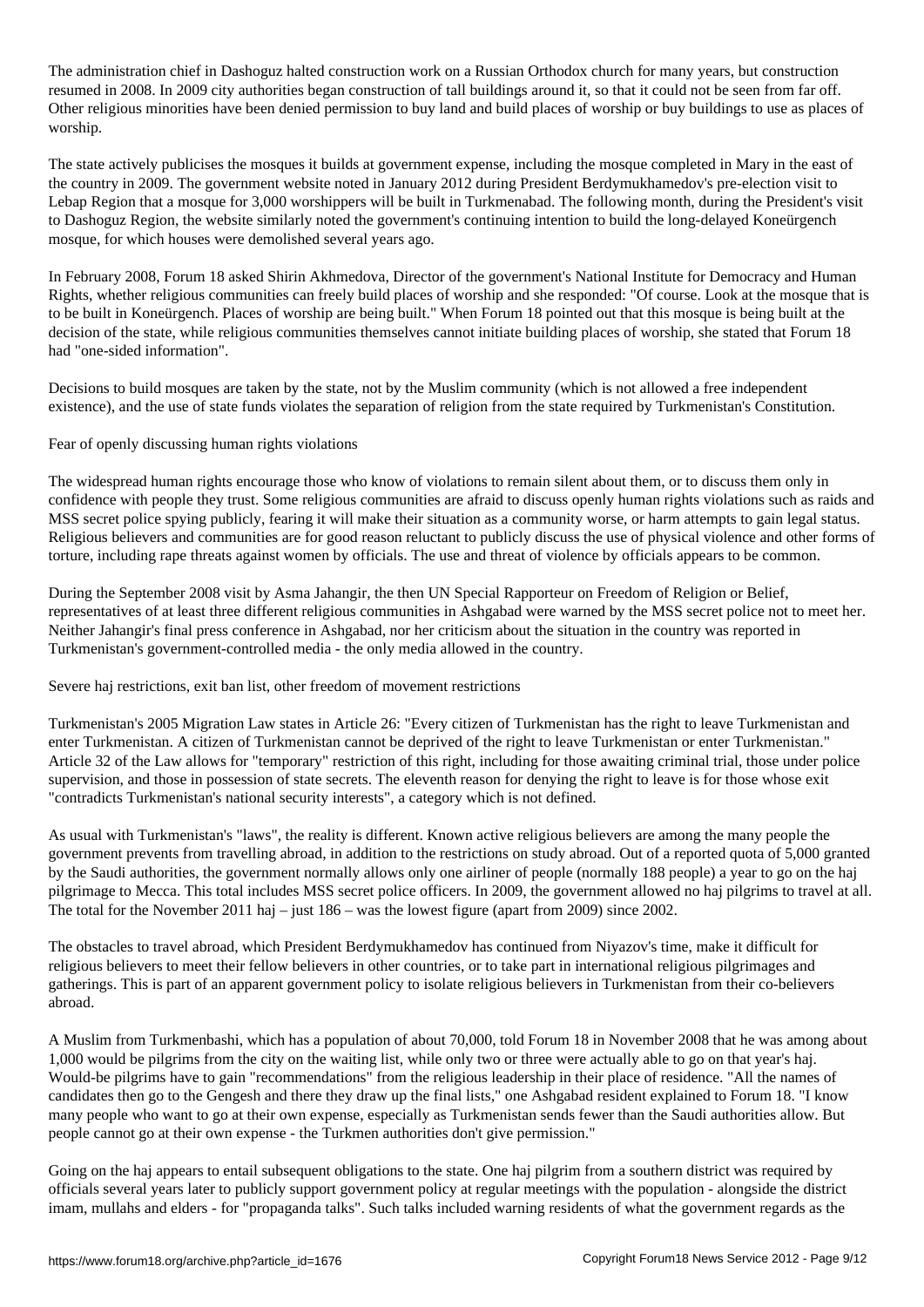Freedom of movement restrictions are also applied to non-haj travellers. Many active religious believers are among those on an exit ban list. An official confirmed to Forum 18 that this is maintained by the country's Migration Service, on behalf of the Interior Ministry and the MSS secret police.

For example, in late 2011 a member of a non-Muslim religious community who lives outside the capital – but whose friends asked that the individual or community not be identified – was prevented by the Migration Service at Ashgabad Airport from leaving the country. The individual had been planning further religious studies in another former Soviet republic. Officials gave no reason for preventing the individual from boarding the aeroplane for which a ticket had already been bought. "Go to the MSS [secret police] in your home district – they'll tell you why you have been banned from leaving", Migration Service officials told the individual.

Officials rarely explain to those they have barred from leaving why this happened. Some who have tried to establish the reasons were told verbally: "You know the reason". They have told Forum 18 that they think the bans were imposed to punish them for their religious activity.

Active religious believers who have not been prevented from leaving are subject to close scrutiny on departure or re-entry. Several people have told Forum 18 that known religious believers who are allowed to travel abroad have their activity in religious communities noted in a computerised database accessible to border guards at departure points, including Ashgabad Airport.

In addition to restricting travel for its citizens, the government also imposes an almost total ban on visits from foreign fellow religious believers. This increases the isolation of local religious communities. Local communities can only invite foreigners if they have state registration and even then need the permission of the Gengesh, which is very difficult to obtain. Only very few such visits took place between 2009 and 2011. One frequent visitor, however, was Bishop Feofilakt of the Russian Orthodox Church.

Many communities have tried to invite fellow-believers from abroad for many years without success. Visas to Turkmenistan for those suspected of wanting to visit for religious purposes are often refused. Those who do manage to obtain visas and enter the country risk deportation if they are discovered visiting religious communities. The only exception is if the visa was issued with the Gengesh's backing, at the request of a registered religious community. The Gengesh has approved only a handful of such religious visits in recent years.

#### Censorship

There is a de facto ban on most religious publications, and the authorities routinely confiscate religious literature from residents and from people entering or leaving Turkmenistan. Very little literature is produced, making it almost impossible for believers to acquire copies of the Koran, Bible or other religious works in any language.

This extends even to very small quantities of literature. In February 2012, after Protestant Begjan Shirmedov tried to print copies of a small book of his religious poetry, a local religious affairs official waiting for him at the printing shop took him to the Police 6th Department, responsible for counter-terrorism and organised crime work. There, the 74-year-old poet was questioned for six hours, forced to write a statement and banned from travelling outside his home region of Dashoguz in northern Turkmenistan while his case is investigated. Separately, other local Protestants in Dashoguz have been questioned over printing religious materials. It remains unclear if any will face charges.

The authorities routinely confiscate religious literature, CDs, and DVDs found by police or the MSS secret police during raids on religious meetings in private homes. Occasionally these items are later returned, though often only after great efforts and pressure from the owners, who risk further punishment by requesting their return.

No religious literature may be published in Turkmenistan or imported into the country without permission from the Gengesh. Each title and the number of copies must be specifically approved. State postal authorities hold all religious literature received from abroad, releasing it only when the Gengesh has given written approval. Forum 18 has learned that the Gengesh does occasionally allow small parcels of religious literature sent from abroad to be received by registered religious organisations.

Despite confiscations from individual priests in the past, the Russian Orthodox Church after February 2011 established and maintains a facility in Ashgabad where imported religious literature and objects are stored. The material is then distributed to priests in its 13 parishes.

Although the customs declaration required to be filled in by every traveller arriving in Turkmenistan contains no specific question on religious literature, officials routinely ask travellers if they have religious literature with them. Baggage is usually checked by three officers, one from the customs, one from the military, and one official in civilian clothes generally thought to be from the MSS secret police. Turkmen citizens say the MSS official checks for religious literature and materials.

Customs officers sometimes allow travellers returning to the country to bring in a small quantity of religious literature for personal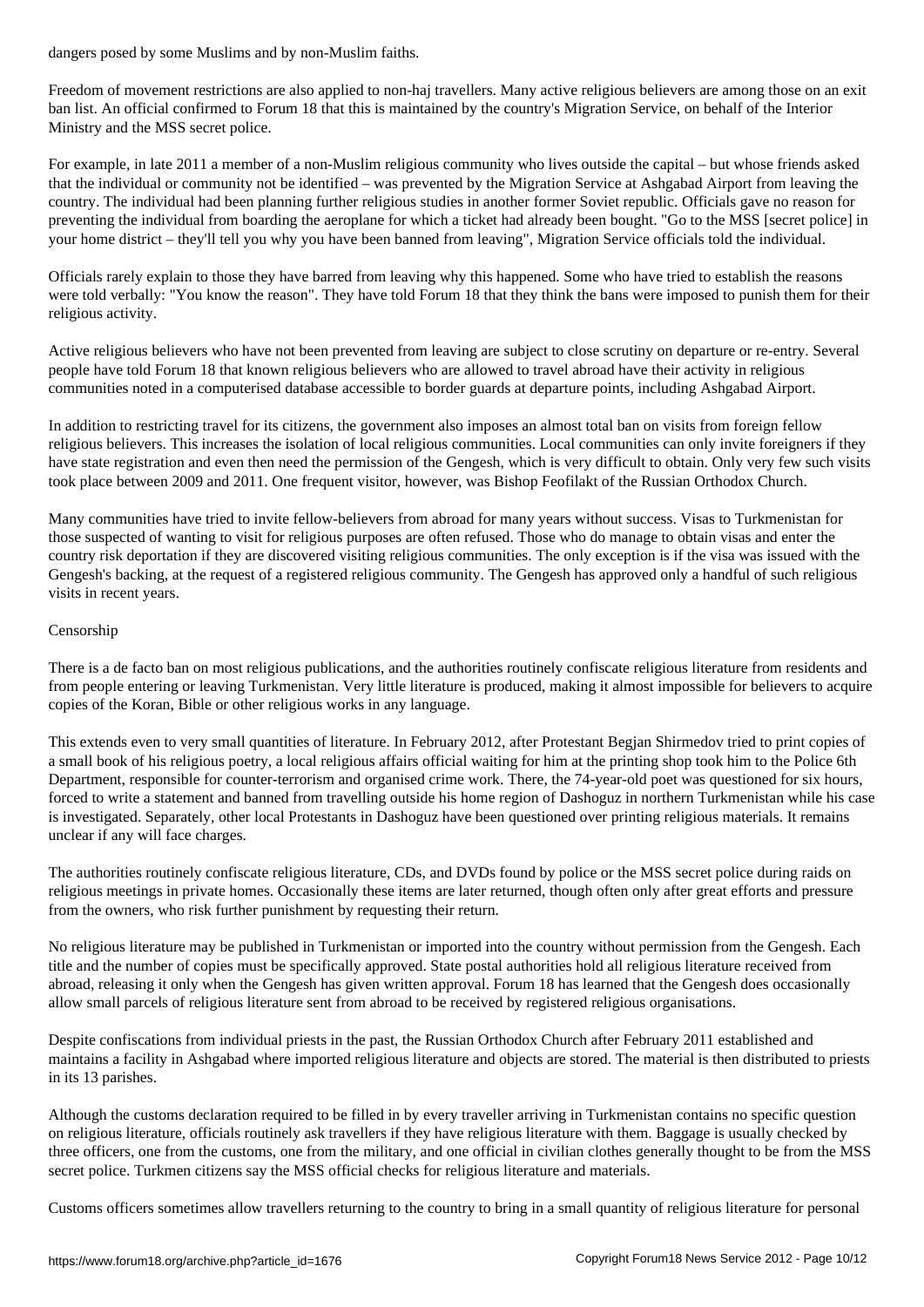Turkmen citizen. However, Forum 18 knows of several cases where even one or two religious  $\omega$ Bible - were confiscated. One Turkmen who had moved to Istanbul had her one religious book – a copy of the Koran – confiscated from her at Ashgabad airport in late 2010. In early 2011, a Protestant was strip-searched at the airport after one Bible was found in his luggage.

When religious literature is seized, officials are supposed to give the traveller a receipt itemising each title confiscated. They then send the literature to the Gengesh for "expert analysis" on whether it is authorised. One citizen told Forum 18 that "occasionally they will give back a personal copy of the Koran or Bible". Religious communities have tried to find out from the Gengesh who is in the commission which officials say conducts their "expert analyses" – or indeed if they actually take place – but Gengesh officials refuse to tell them. The Gengesh does not give copies of any analyses in writing to those who have had literature confiscated.

As well as books and CDs, bracelets with religious inscriptions of any kind have been confiscated. One Turkmen citizen told Forum 18 that he saw a carpet with a Muslim inscription in Arabic being confiscated. Three Turkmen Muslims returning from Iran by bus in August 2011 had prayer mats they had bought there confiscated (they had chosen not to bring copies of the Koran as they knew they would be confiscated). At the ferry port in Turkmenbashi in May 2010, customs officers confiscated framed verses from the Koran in Arabic that were brought back by students returning from colleges in Azerbaijan. One Ashgabad resident had two calendars with Russian Orthodox icons confiscated at the airport in October 2010. Customs officers often show particular interest in searching the computers and data sticks of known religious believers.

Protestant Christians have told Forum 18 that neither a society to translate and distribute Bibles (as found in many countries), nor Christian bookshops are allowed to exist.

Government scrutiny of the internet and communications – including emails, calls and mobile phone text messages – makes users wary of being open about any exercise of freedom of religion or belief. Computers and mobile phones are often seized – particularly at Ashgabad airport or in raids – and scrutinised for their content.

"Obstructing the exercise of freedom of conscience and religion"

Claims of improvements on paper without any observable change in state behaviour have often been made by officials to foreigners. Article 154 of the Criminal Code bans "obstructing the exercise of freedom of conscience and religion". Yet Forum 18 is not aware of any government officials who have been punished for breaking this law, even though many such violations have been documented. When religious believers challenge the legality of official actions, the officials concerned are often found to be ignorant of the relevant parts of the country's Constitution and published laws.

Turkmenistan continues to systematically violate intertwined fundamental rights - such as freedom of religion or belief, of expression and of assembly - it has solemnly undertaken to respect and defend. Government claims of "reform" or "legislative change" have been so far without demonstrable concrete meaning for the people of Turkmenistan. Without fundamental changes in the attitudes and actions of officials - especially genuine independently verifiable implementation of human rights - Turkmenistan is likely to remain a place where fundamental human rights are violated with impunity. (END)

For a personal commentary by a Protestant within Turkmenistan, on the fiction - despite government claims - of religious freedom in the country, and how religious communities and the international community should respond to this, see http://www.forum18.org/Archive.php?article\_id=728.

For a personal commentary by another Turkmen Protestant, arguing that "without freedom to meet for worship it is impossible to claim that we have freedom of religion or belief," see http://www.forum18.org/Archive.php?article\_id=1128.

More reports on freedom of thought, conscience and belief in Turkmenistan can be found at http://www.forum18.org/Archive.php?query=&religion=all&country=32.

A compilation of Organisation for Security and Co-operation in Europe (OSCE) freedom of religion or belief commitments can be found at http://www.forum18.org/Archive.php?article\_id=1351.

PDF and printer-friendly views of this article can be accessed from http://www.forum18.org/Archive.php?article\_id=1676. It may freely be reproduced, redistributed or quoted from, with due acknowledgement to Forum 18 http://www.forum18.org.

Previous Forum 18's religious freedom surveys of Turkmenistan are at http://www.forum18.org/Analyses.php?region=32.

A printer-friendly map of Turkmenistan is available at

http://nationalgeographic.org/education/mapping/outline-map/?map=Turkmenistan.